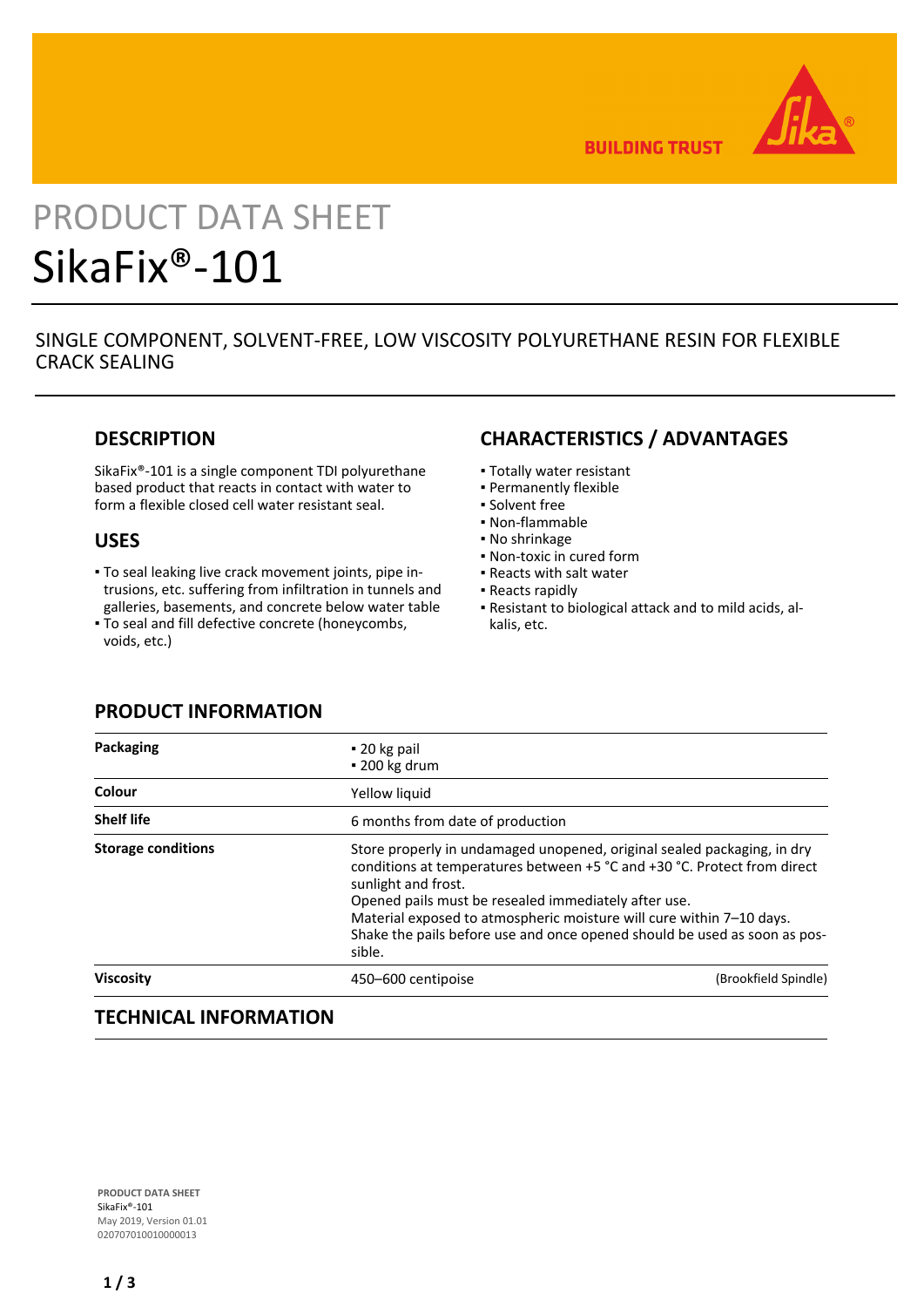Expansion SikaFix<sup>®</sup>-101 is most readily used relying on the water in the crack or fissure to produce the reaction. The following figures give approximate results when mixed with water

| Water: SikaFix®-101 | Foaming time at +25°C Expansion ratio (to | give resistant foam x<br>original volume) |
|---------------------|-------------------------------------------|-------------------------------------------|
| 1:1                 | 95 seconds                                | Зx                                        |
| 1:4                 | 120 seconds                               | 7 x                                       |

Note: Like all chemical reactions, the speed of the reaction is temperature dependant; lower temperatures will extend foaming time by approximately 10 % per +5 °C reduction in temperature.

### **APPLICATION INFORMATION**

**Curing Time** 24 hours

## **APPLICATION INSTRUCTIONS**

#### **APPLICATION METHOD / TOOLS**

SikaFix®-101 is for injection directly in water bearing cracks and joints. On contact with water, it forms and expands to fill voids and prevent infiltration. Cures to form a flexible seal.

**Sealing Cracks** (minimum crack width is 0.2 mm) Drill 15–22 mm holes along the side of the crack at a 45° angle. Drill the holes to intersect the crack midway. Install injection packers in the holes and tighten. If the crack to be injected is 10 mm wide or more at the surface, pack an open cell polyurethane foam saturated with SikaFix®-101 into the crack. Spray the saturated foam with a small amount of water to activate the grout and create a surface seal.

Pump SikaFix®-101 at > 20 bar into or behind fissures or into voids which are allowing water to infiltrate into unwanted areas. If voids in concrete being injected contain insufficient moisture to activate the grout, inject a small amount of water prior to injecting the grout. Pump SikaFix®-101 for approximately 45 seconds and then pause to allow the material to flow into all the cracks and crevices. Keep pumping, watch for material flow and water to appear at the surface of the next packer. When movement stops or SikaFix®- 101 appears at the next packer move to the next packer and inject. When sealing vertical cracks start at the bottom and work upwards.

Refer to our Technical Service Department for advice on smaller cracks.

#### **Application Tools**

- By single action piston pump operating at high pres-▪ sure
- By twin piston pump when mixed with water (1:1) to produce foams of different densities

#### **CLEANING OF EQUIPMENT**

Completely flush the pump and hose with Sika® Colma-Cleaner or Thinner C. Use putty knife or trowel to remove excess material from walls, floors, etc. Wait for the material to cure before removing. May be sanded off.

## **IMPORTANT CONSIDERATIONS**

- Expanding SikaFix®-101 exerts a pressure of up to 3 bar. Consideration should be given to the effect of this on the structure.
- . Use caution when cleaning the equipment with flammable agents.

## **BASIS OF PRODUCT DATA**

All technical data stated in this Data Sheet are based on laboratory tests. Actual measured data may vary due to circumstances beyond our control.

## **LOCAL RESTRICTIONS**

Note that as a result of specific local regulations the declared data and recommended uses for this product may vary from country to country. Consult the local Product Data Sheet for the exact product data and uses.

## **ECOLOGY, HEALTH AND SAFETY**

For information and advice on the safe handling, storage and disposal of chemical products, users shall refer to the most recent Safety Data Sheet (SDS) containing physical, ecological, toxicological and other safety-related data.

**PRODUCT DATA SHEET** SikaFix®-101 May 2019, Version 01.01 020707010010000013



**BUILDING TRUST**